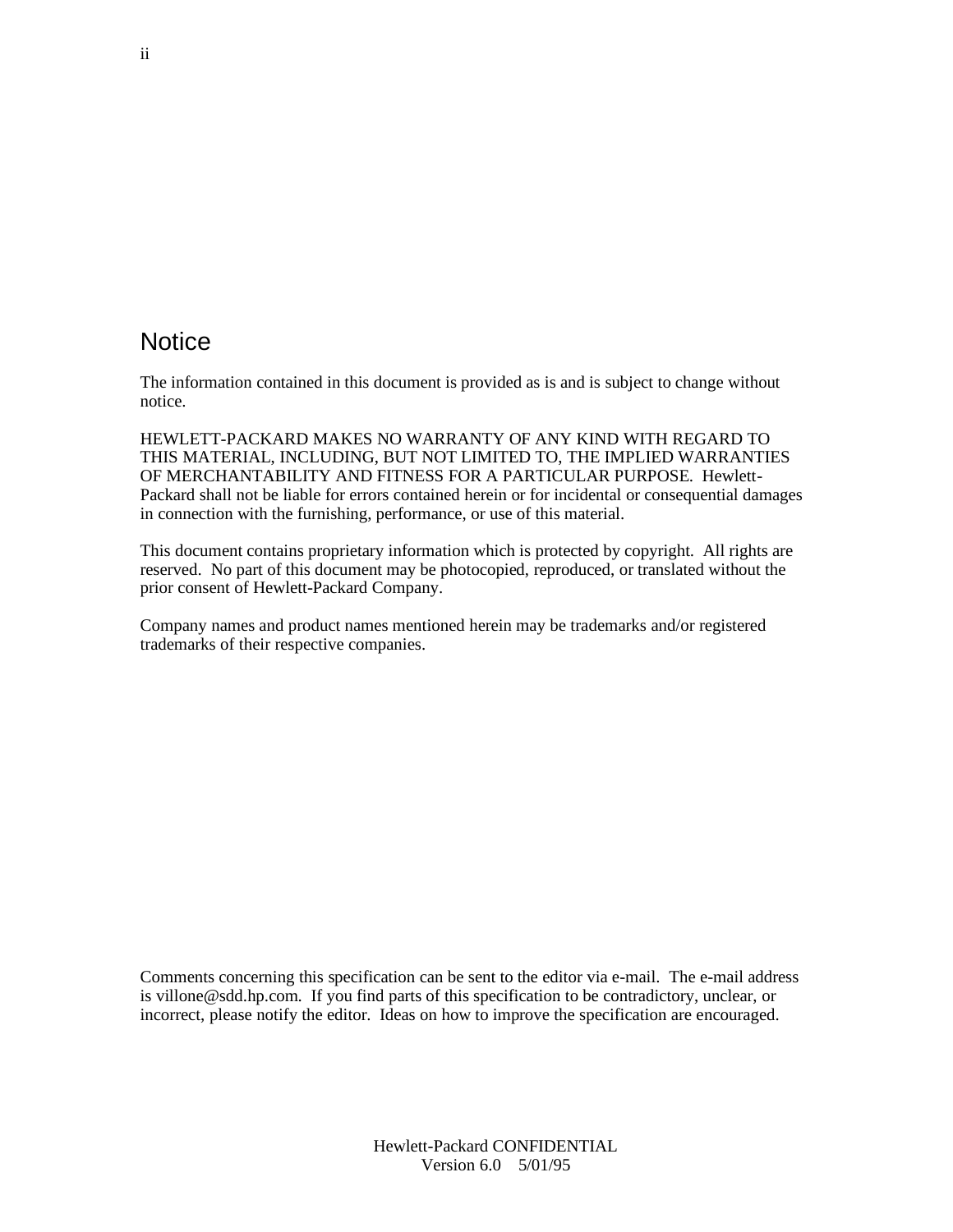# **The PCL Implementor's Guide**

Version 6.0 (4/01/95)

#### **Hewlett-Packard CONFIDENTIAL**

THIS DOCUMENT CONTAINS CONFIDENTIAL PROPRIETARY INFORMATION THAT IS HEWLETT-PACKARD (HP) PROPERTY. DO NOT DISCLOSE TO OR DUPLICATE FOR OTHERS EXCEPT AS AUTHORIZED BY HP.

Copyright Hewlett-Packard Company 1991, 1992, 1993, 1994, 1995

Hewlett-Packard CONFIDENTIAL Version 6.0 5/01/95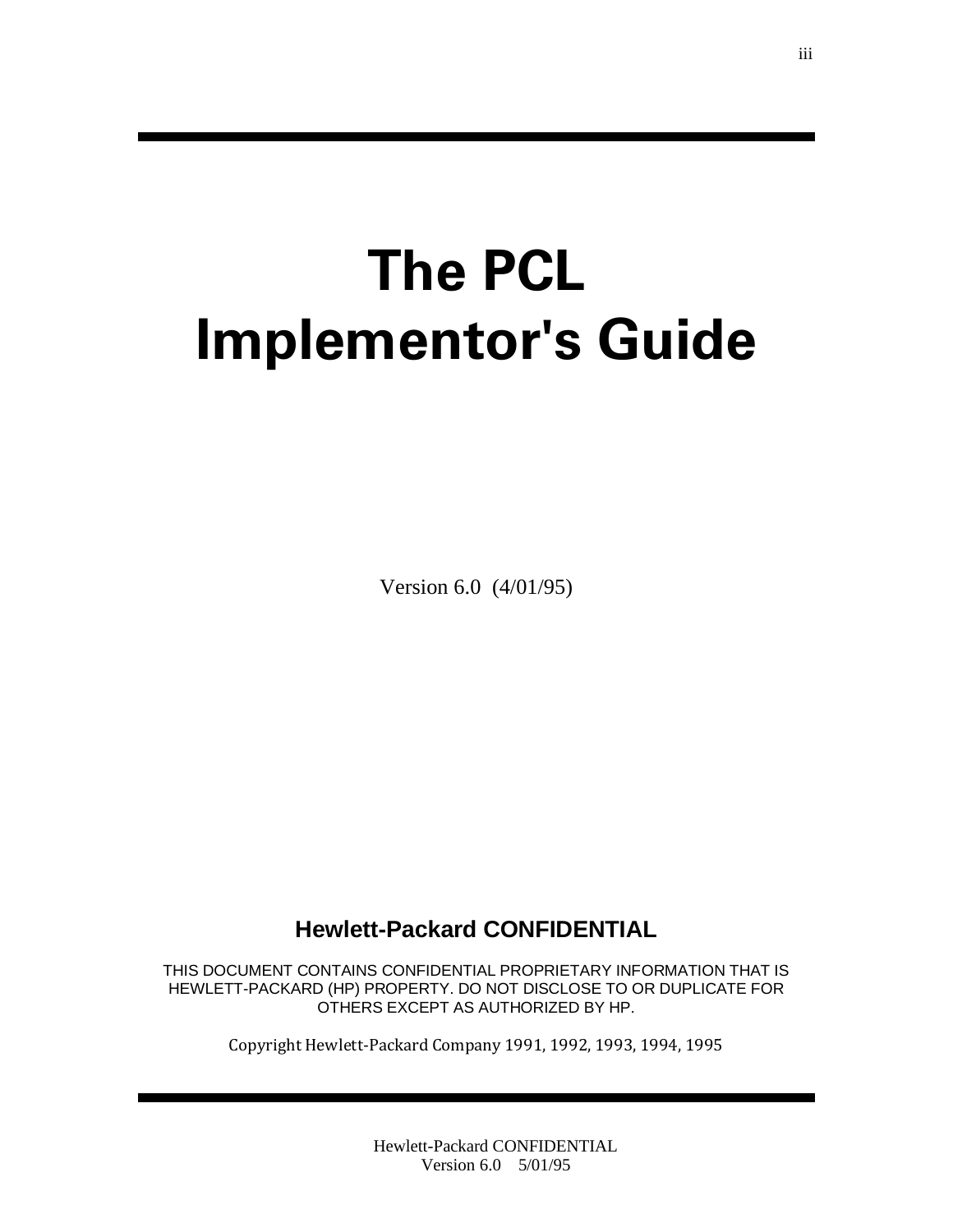#### **Chapter 1: PCL Goals and Guidelines**

#### Chapter 2: Job Setup

# **Chapter 3: The PCL Page**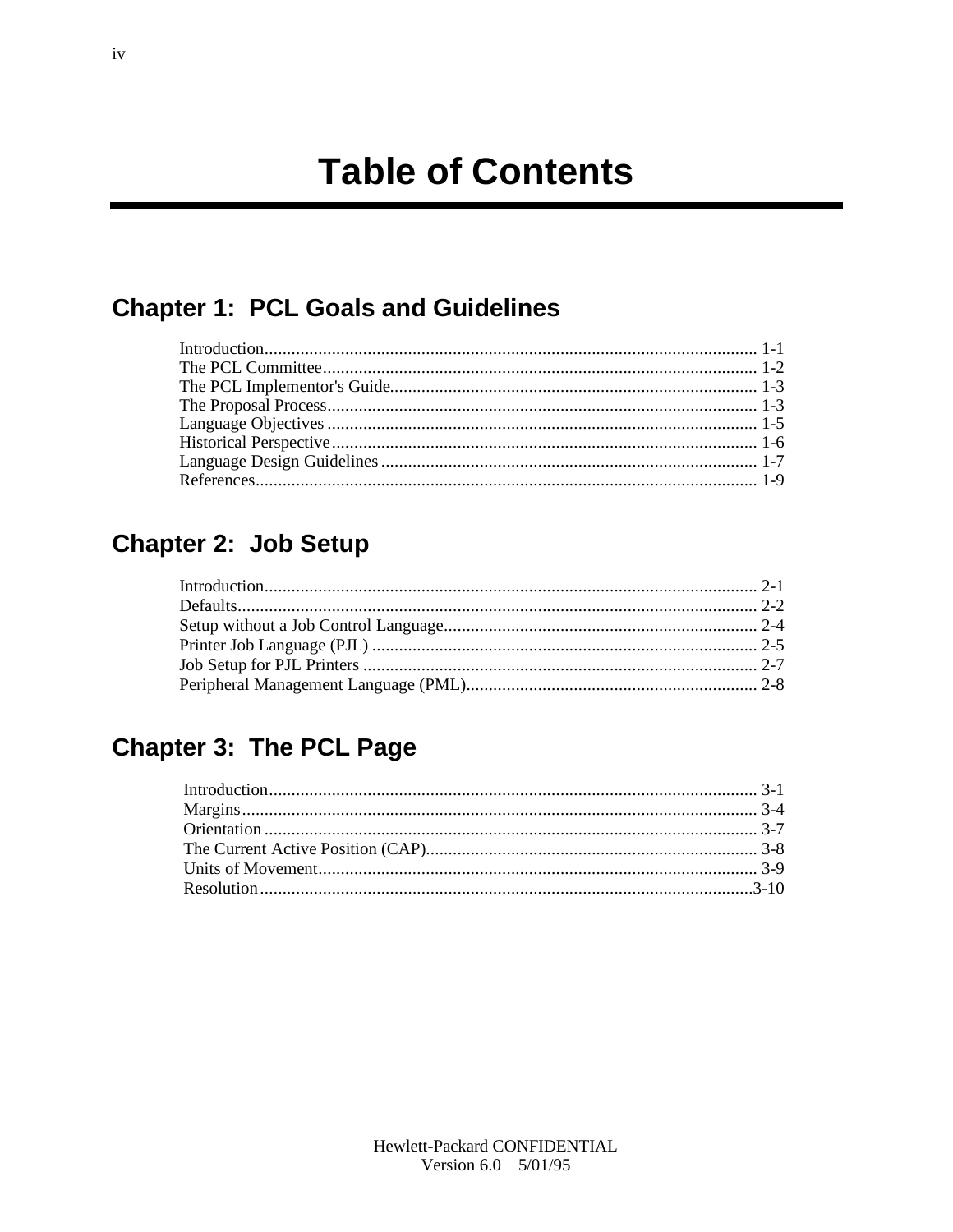#### **Chapter 4: Escape Command Syntax**

## **Chapter 5: Text Processing**

#### **Chapter 6: Printer Control**

## **Chapter 7: Page Control**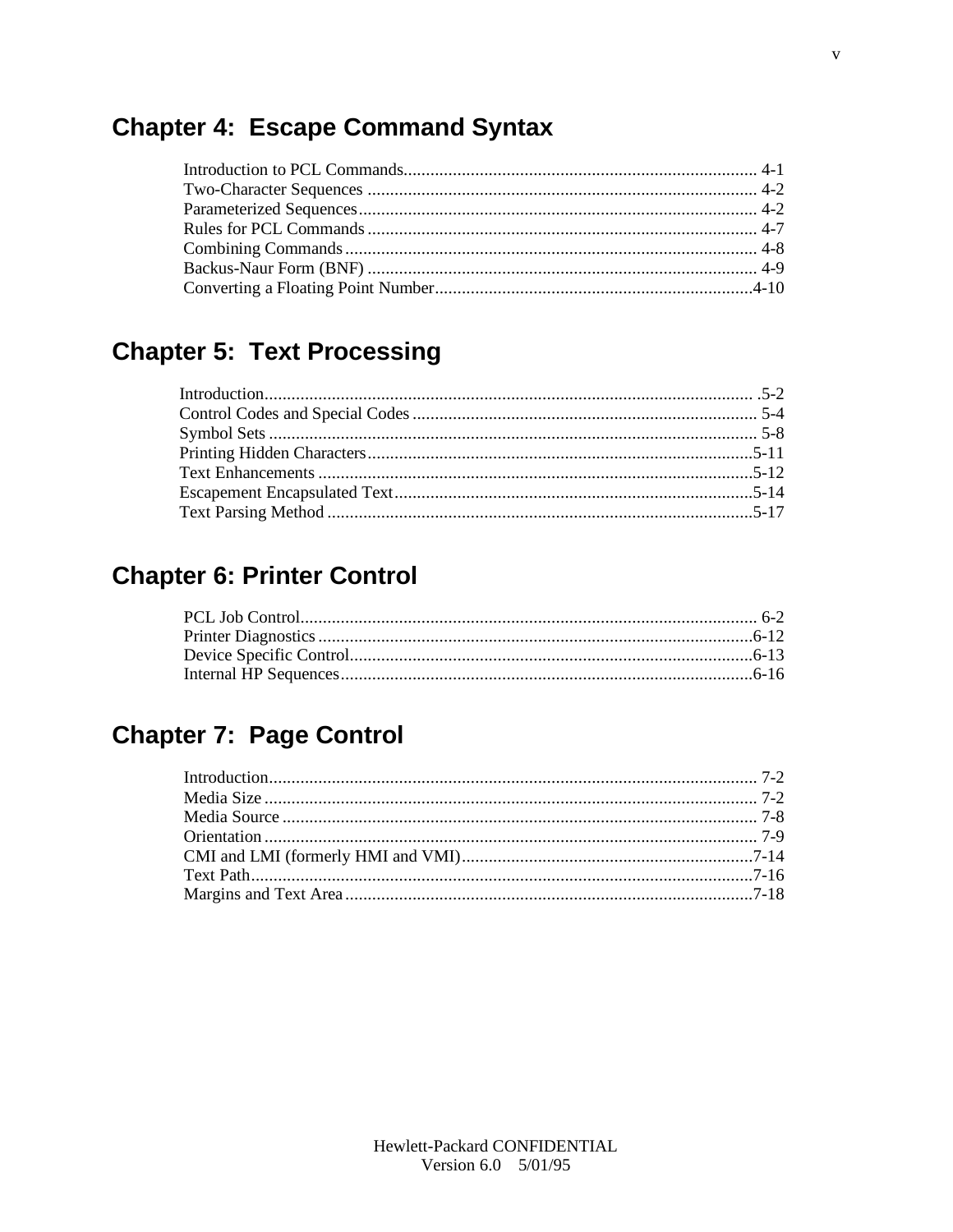#### **Chapter 8: CAP Movement**

#### **Chapter 9: Font Selection**

#### **Chapter 10: Downloading Fonts**

#### **Chapter 11: Downloading Characters**

#### **Chapter 12: Unbound Fonts & Downloaded Symbol Sets**

#### **Chapter 13: Raster Graphics**

| $\sim$ 1.0 $\sim$ 1.0 $\sim$ 1.0 $\sim$ 1.0 $\sim$ 1.0 $\sim$ 1.0 $\sim$ 1.0 $\sim$ 1.0 $\sim$ 1.0 $\sim$ 1.0 $\sim$ 1.0 $\sim$ 1.0 $\sim$ 1.0 $\sim$ 1.0 $\sim$ 1.0 $\sim$ 1.0 $\sim$ 1.0 $\sim$ 1.0 $\sim$ 1.0 $\sim$ 1.0 $\sim$ 1.0 $\sim$ 1.0 $\sim$ 1.0 $\sim$ 1.0 $\sim$ |  |
|--------------------------------------------------------------------------------------------------------------------------------------------------------------------------------------------------------------------------------------------------------------------------------|--|

#### Chapter 14: Color

|--|

Hewlett-Packard CONFIDENTIAL Version  $6.0 \quad 5/01/95$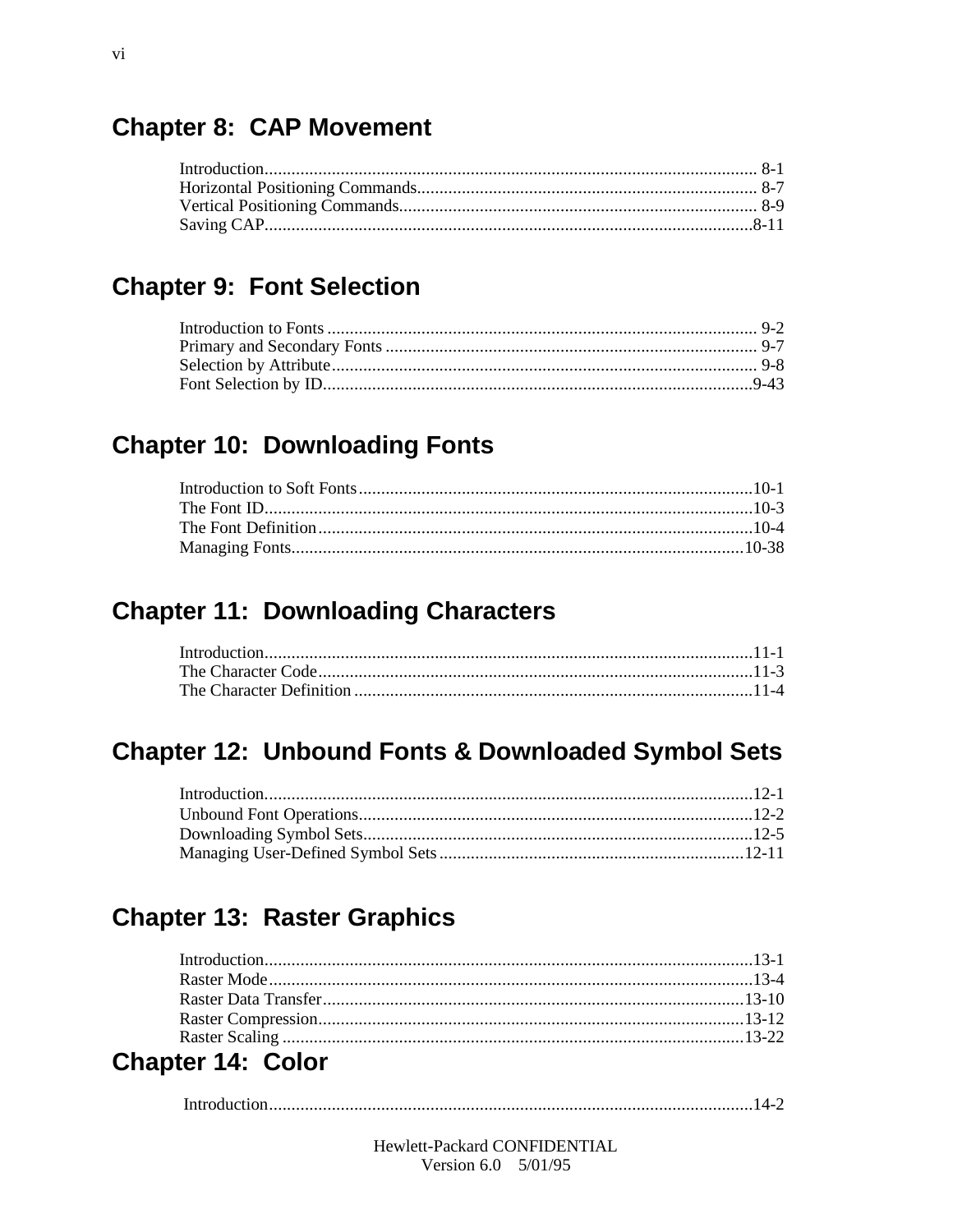#### **Chapter 15: Configure Raster Data**

|--|

#### **Chapter 16: The Color Print Model**

#### **Chapter 17: Vector Graphics**